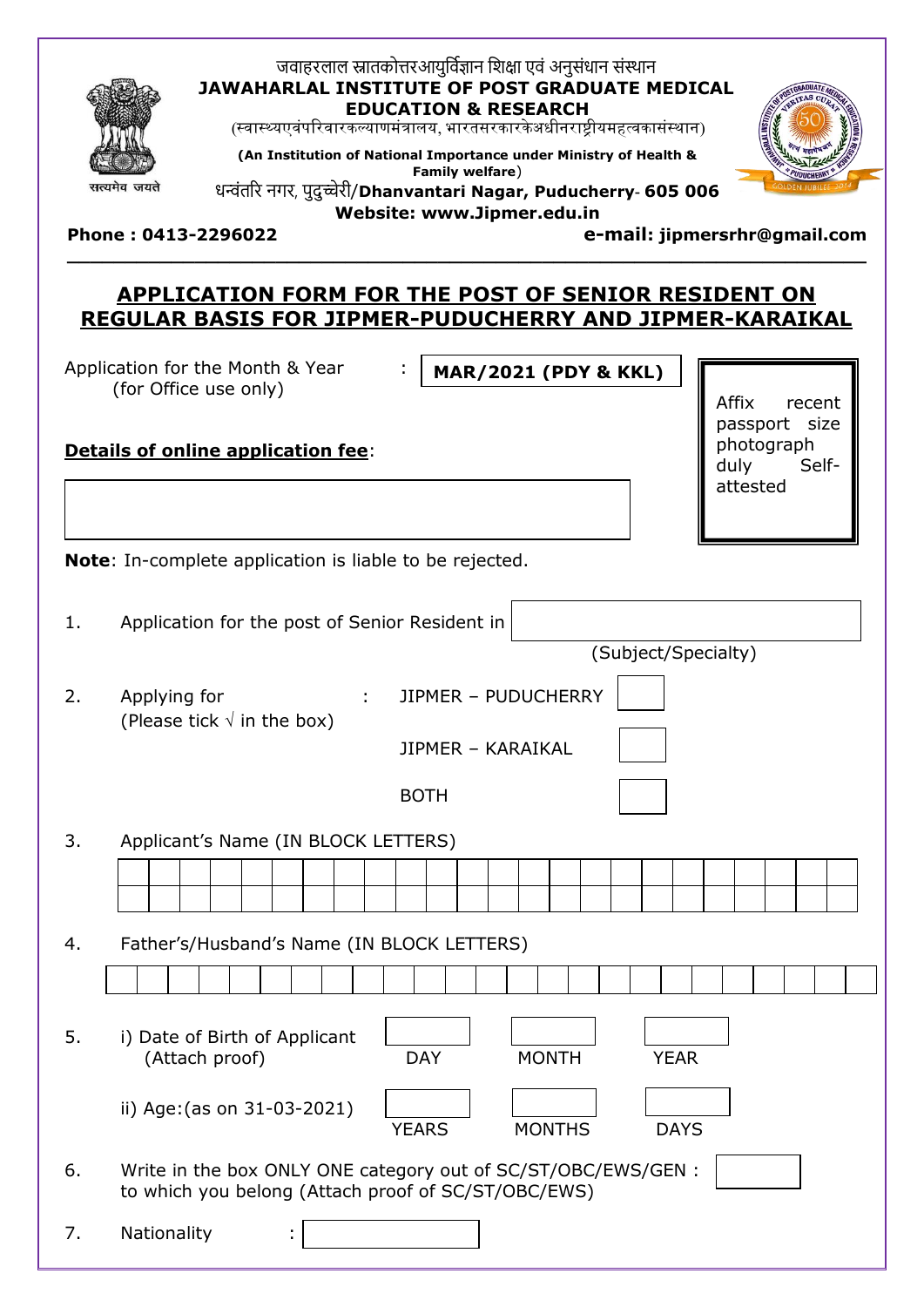| 8. | Religion |  |
|----|----------|--|
|    |          |  |

- 9. Marital Status :
- 10. Educational/Academic/Technical/Professional Qualifications (Attach proof):-

| <b>Examination</b><br><b>Passed</b> | <b>Subject</b> | <b>Name of</b><br><b>College/Institution</b> | <b>Name of</b><br><b>University</b> | <b>Year of</b><br><b>Passing</b><br>with % of<br><b>Marks</b> | No. of<br>attem<br>-pts |
|-------------------------------------|----------------|----------------------------------------------|-------------------------------------|---------------------------------------------------------------|-------------------------|
| $*M.B.B.S.$                         |                |                                              |                                     |                                                               |                         |
| $*M.D./M.S/$<br><b>DNB</b>          |                |                                              |                                     |                                                               |                         |

**\* Please attach proof of Recognition of MBBS and MD/MS degree by Medical Council of India. Candidates possessing Degree/PG degree not recognized by MCI will not be allowed to appear for interview.**

11. No. of papers published:

| <b>National</b> |  | International |  |
|-----------------|--|---------------|--|
|-----------------|--|---------------|--|

12. Details of prizes, Medals, Scholarships & National/ International Awards and Additional Qualification such as members of scientific society etc.

13. Chronological details of up to date appointment after obtaining postgraduate qualification (attach experience certificate)

| <b>Post held</b> | <b>From</b> | To | <b>Organization/Employer's</b><br><b>Name &amp; Address</b> |
|------------------|-------------|----|-------------------------------------------------------------|
|                  |             |    |                                                             |
|                  |             |    |                                                             |
|                  |             |    |                                                             |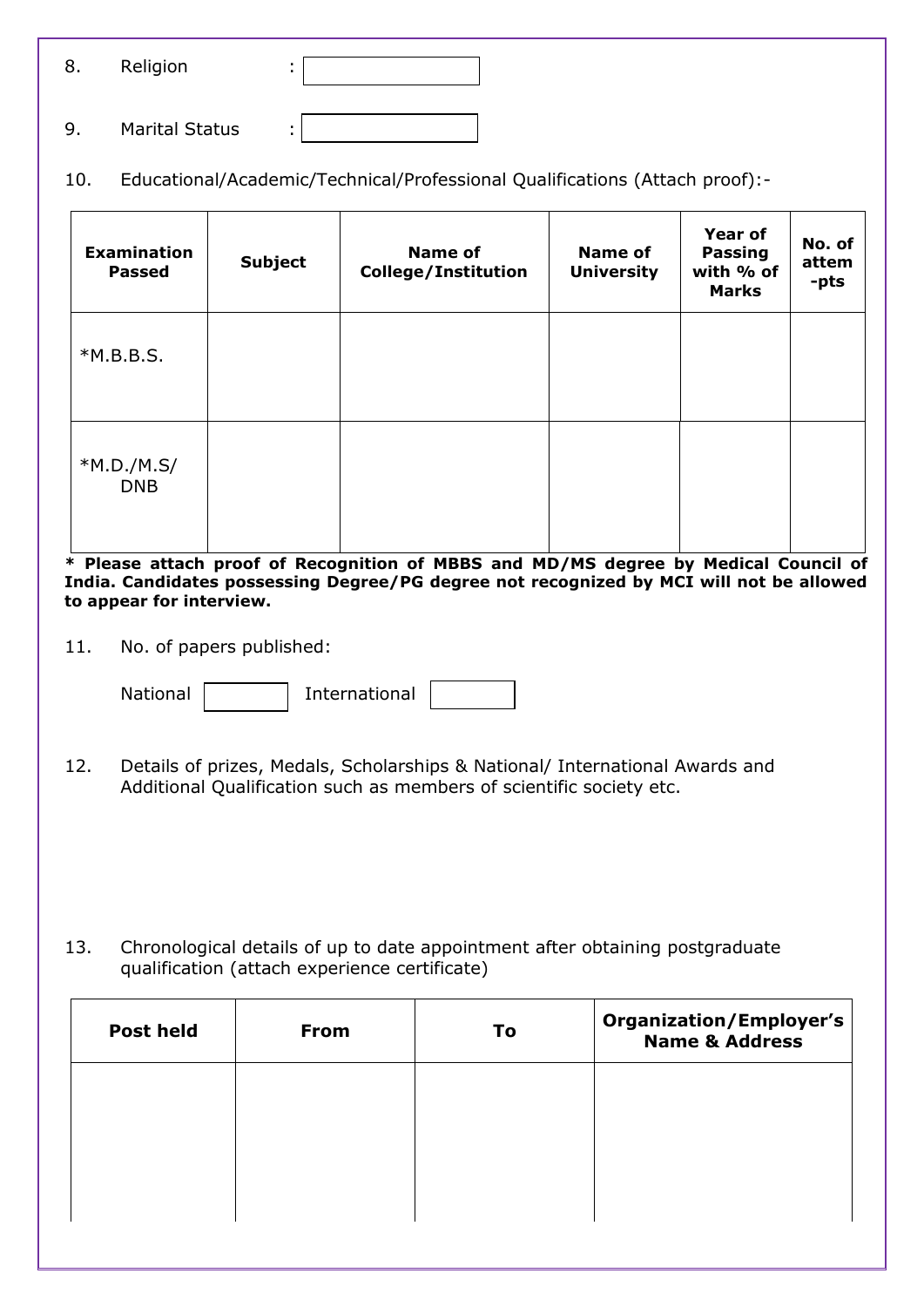| 14. | (a) Central/State Medical/Dental Council with which |
|-----|-----------------------------------------------------|
|     | the applicant is registered (attach proof)          |

## (b) UG/PG Medical/Dental Registration Number :

| 15.<br><b>Permanent Address</b> | <b>Correspondence Address:</b><br>16. |
|---------------------------------|---------------------------------------|
|                                 |                                       |
|                                 |                                       |
|                                 |                                       |
|                                 |                                       |
| Pin Code:                       | Pin Code                              |
| Mobile No:                      | Mobile No:                            |
| E. Mail I.D.:                   | E. Mail I.D.:                         |
| Aadhar No.                      |                                       |

## **DECLARATION to be signed by the candidate**

I hereby declare that I am an Indian National and all statements made in this application are true, complete and correct to the best of my knowledge and belief. I understand that in the event of any information being found false or incorrect, my appointment will be liable to be terminated without any reason or prior notice. I also understand that in case of my final selection, my appointment will be provisional subject to satisfactory police and document verification.

Date: \_\_\_\_\_\_\_\_\_\_\_\_\_\_\_\_\_\_

Place: \_\_\_\_\_\_\_\_\_\_\_\_\_\_\_\_\_\_ (**Signature of the applicant)**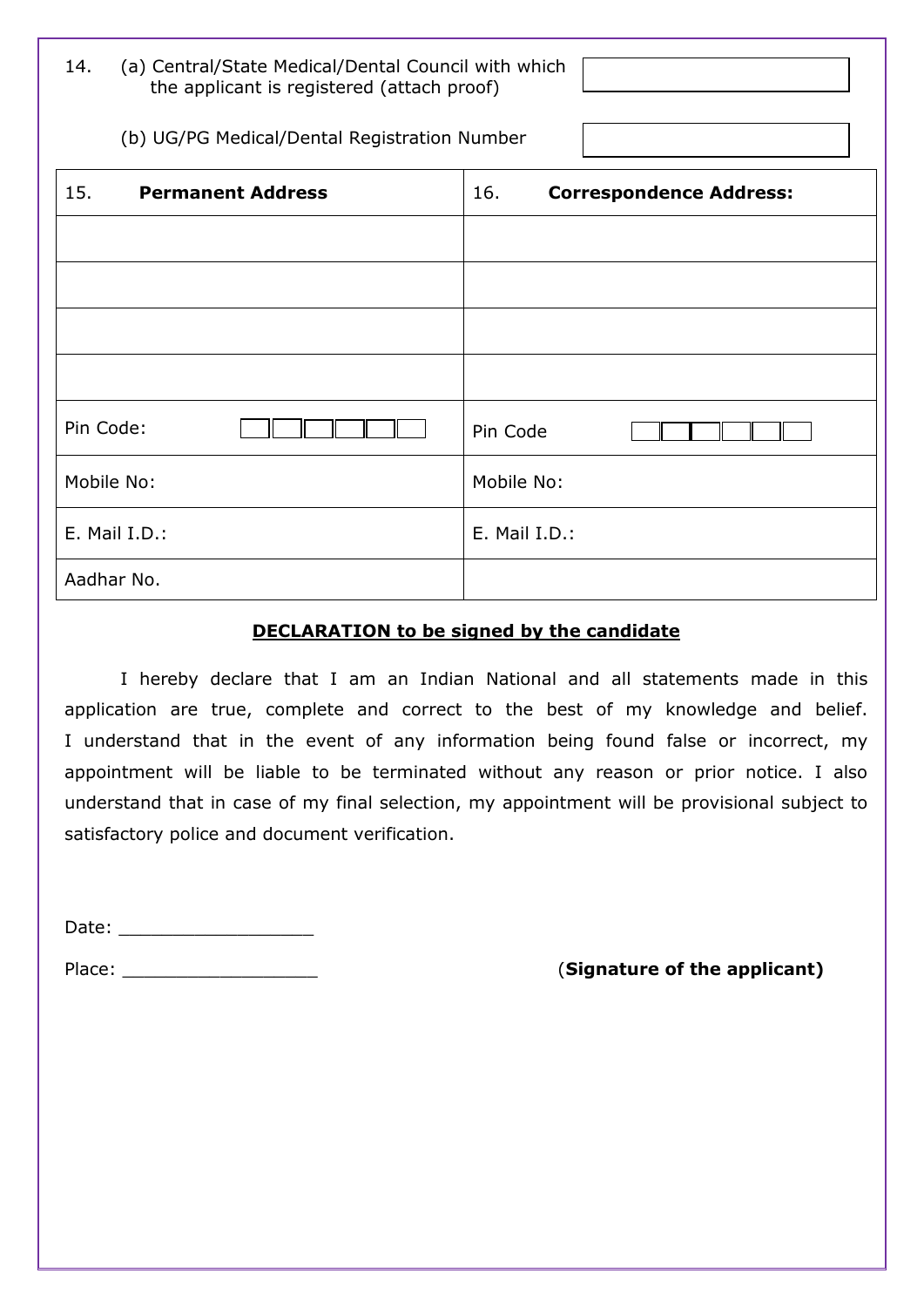# **CHECK LIST FOR THE POST OF SENIOR RESIDENT ON REGULAR BASIS IN THE DISCIPLINE/DEPARTMENT OF**

**(Put a cross (X) wherever applicable)**

|     |                                                                                            |   | Date : ___________________________ |
|-----|--------------------------------------------------------------------------------------------|---|------------------------------------|
|     |                                                                                            |   |                                    |
| 16. | Bonafide Certificate (if applicable)                                                       |   |                                    |
| 15. | Bio-Data attached                                                                          |   |                                    |
| 14. | Self-declaration (only for OBC [NCL] candidates)                                           |   |                                    |
| 13. | Residency proof certificate attached or Voter<br>ID/Aadhar Card copy to be attached        |   |                                    |
| 12. | PwDs Certificate (if applicable)                                                           |   |                                    |
| 11. | Community (SC/ST), OBC (NCL)/EWS certificate<br>attached (if applicable)                   |   |                                    |
| 10. | No Objection Certificate from the present employer :<br>Employer (if applicable)           |   |                                    |
| 9.  | Online payment copy attached                                                               | t |                                    |
| 8.  | Identify Certificate attached                                                              |   |                                    |
| 7.  | Character Certificate attached                                                             |   |                                    |
| 6.  | Medical Registration (UG & PG) Certificate<br>attached                                     |   |                                    |
| 5.  | Degree/Provisional Certificate for MD/MS/DNB                                               |   |                                    |
| 4.  | Degree/Provisional Certificate for MBBS and<br>Internship completion Certificate attached  |   |                                    |
| 3.  | Age proof certificate<br>(Birth certificate/10 <sup>th</sup> /12 <sup>th</sup> Mark sheet) |   |                                    |
| 2.  | Passport size photograph affixed and<br>self-attested                                      |   |                                    |
| 1.  | Application duly signed                                                                    |   |                                    |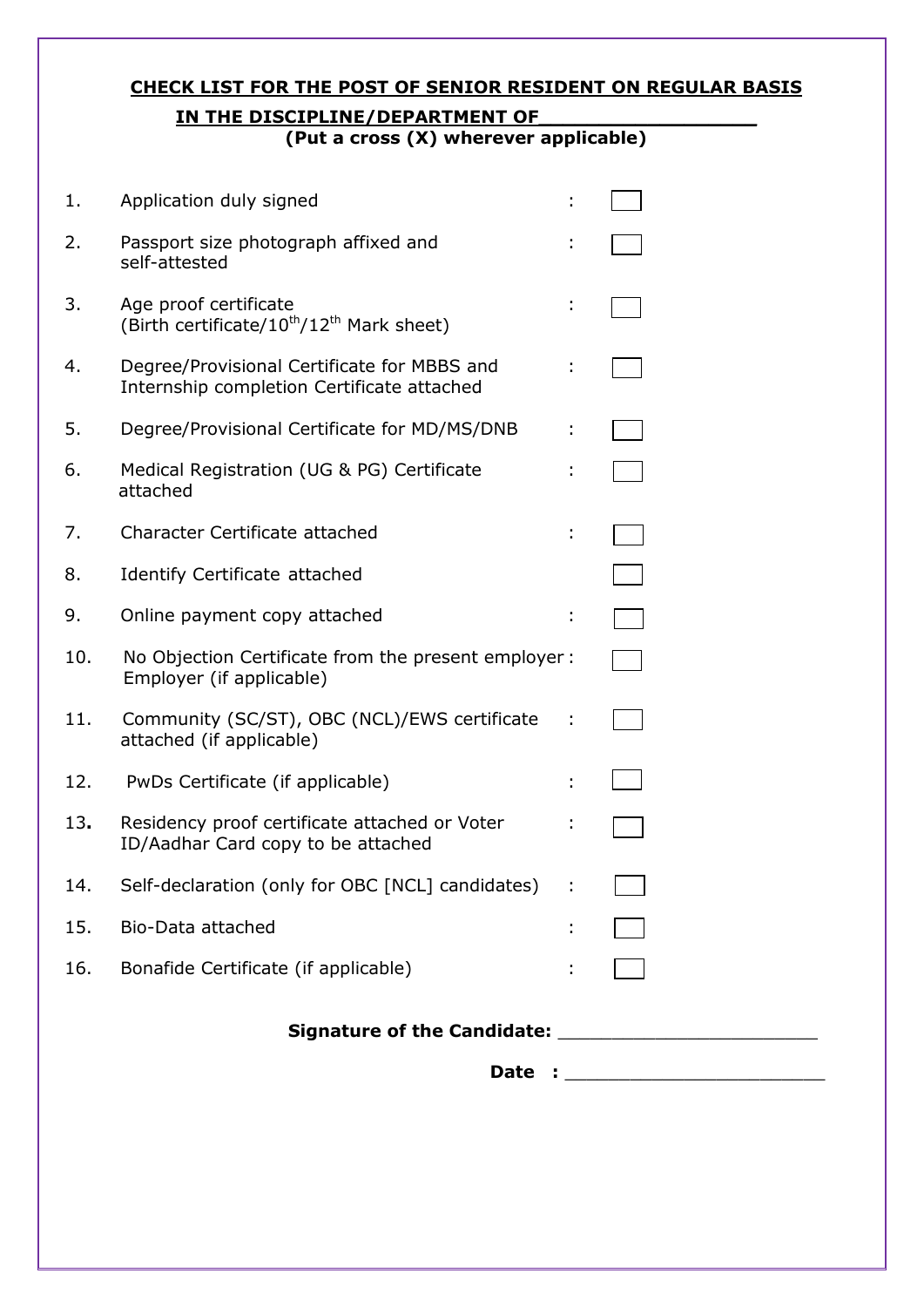# **BIO-DATA**

# **Name of the Department** :

(to be filled by candidate)

- 1. Applicant's Name (in **BLOCK LETTERS**):-
- 2. Father's Name :-
- 3. Date of Birth of Applicant :-
- 4. Educational/Academic/Technical/Professional Qualifications:-

|    | <b>Examination</b><br><b>Passed</b>                                                                               | <b>Subject</b>                | Name of College/<br><b>Institution</b>                    | <b>Name of</b><br><b>University</b> | <b>Year of</b><br><b>Passing</b><br>with % of<br><b>Marks</b> | No. of<br>attempts |  |  |  |  |  |
|----|-------------------------------------------------------------------------------------------------------------------|-------------------------------|-----------------------------------------------------------|-------------------------------------|---------------------------------------------------------------|--------------------|--|--|--|--|--|
|    | M.B.B.S                                                                                                           |                               |                                                           |                                     |                                                               |                    |  |  |  |  |  |
|    | M.D./M.S/<br><b>DNB</b>                                                                                           |                               |                                                           |                                     |                                                               |                    |  |  |  |  |  |
| 5. | No.of papers published: (Please attach proof of the documents)                                                    |                               |                                                           |                                     |                                                               |                    |  |  |  |  |  |
|    | National                                                                                                          |                               |                                                           | International                       |                                                               |                    |  |  |  |  |  |
| 6. |                                                                                                                   |                               | Details of prizes: (Please attach proof of the documents) |                                     |                                                               |                    |  |  |  |  |  |
|    | Medals<br>1.                                                                                                      |                               |                                                           |                                     |                                                               |                    |  |  |  |  |  |
|    | 2. Scholarships<br>÷                                                                                              |                               |                                                           |                                     |                                                               |                    |  |  |  |  |  |
|    | 3. National/ International Awards and<br>additional qualification such as membership of scientific societies etc. |                               |                                                           |                                     |                                                               |                    |  |  |  |  |  |
| 7. |                                                                                                                   |                               | Any other information of meritorious nature.              |                                     |                                                               |                    |  |  |  |  |  |
|    |                                                                                                                   | Date: _______________________ |                                                           | (Signature of the applicant)        |                                                               |                    |  |  |  |  |  |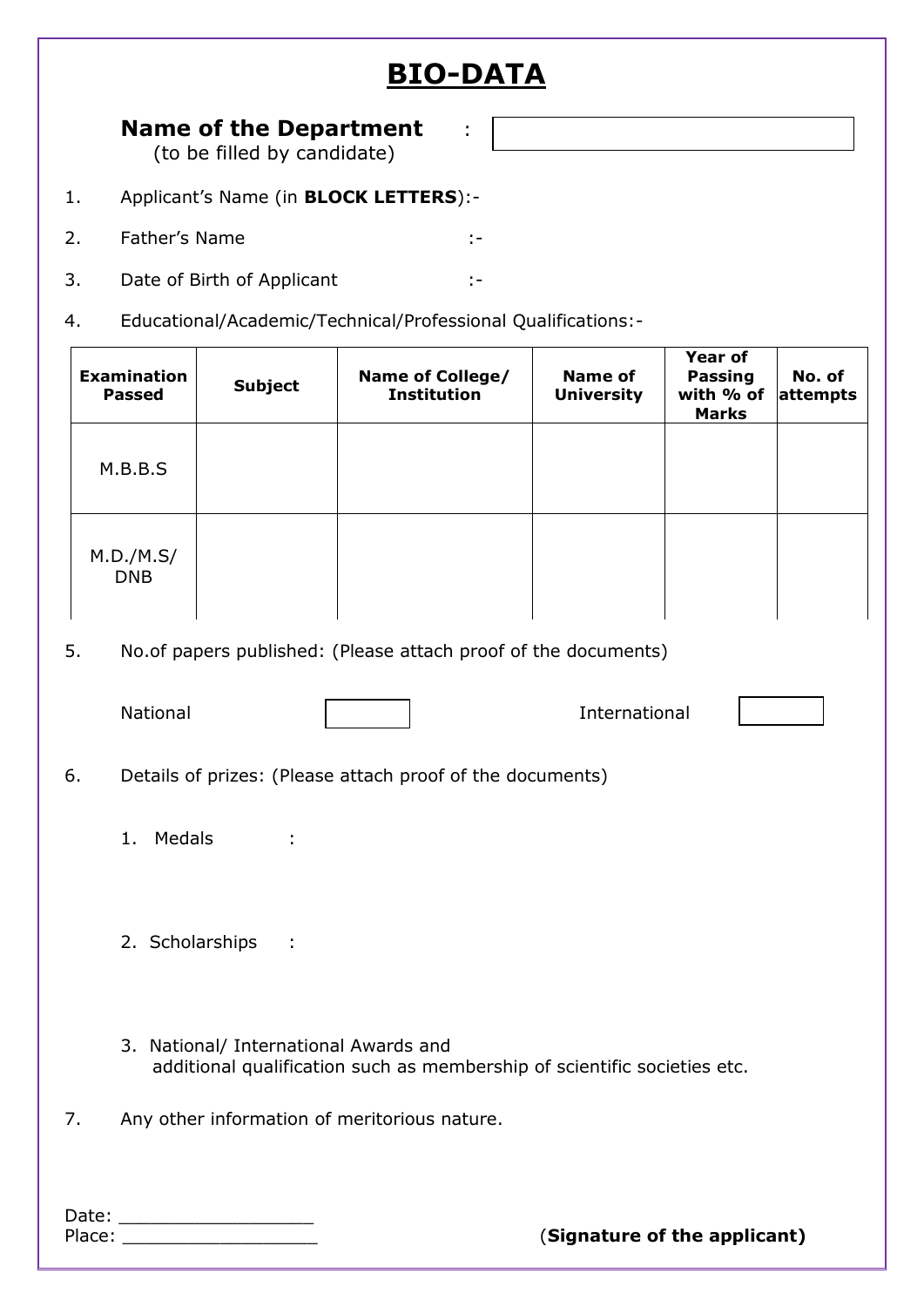

# **IDENTITY CERTIFICATE**

(CERTIFICATE TO BE SIGNED BY ANY OF THE FOLLOWING)

- i. Gazetted Officer of Central or State Government.
- ii. Member of Parliament or State Legislature belonging to the constituency where the candidate or his/her parent/guardian is ordinarily resident.
- iii. Sub-Divisional Magistrate/Officers.
- iv. Tashildars or Naik/Deputy Tahsildars authorised to exercise magisterial powers.
- v. Principal/Headmaster of the recognized School/College/Institution where the candidate studies last.
- vi. Block Development Officers.
- vii. Postmasters.

viii.Panchayat Inspectors.

Son / Daughter / Wife of Shri. /Dr.

**EXECUTE:** years \_\_\_\_\_\_\_\_\_\_\_\_\_\_ months and to the best of my knowledge and belief the

particulars furnished by him/her are correct.

### **STATION : SIGNATURE:**

**DATE : DESIGNATION OR STATUS:**

**ADDRESS:**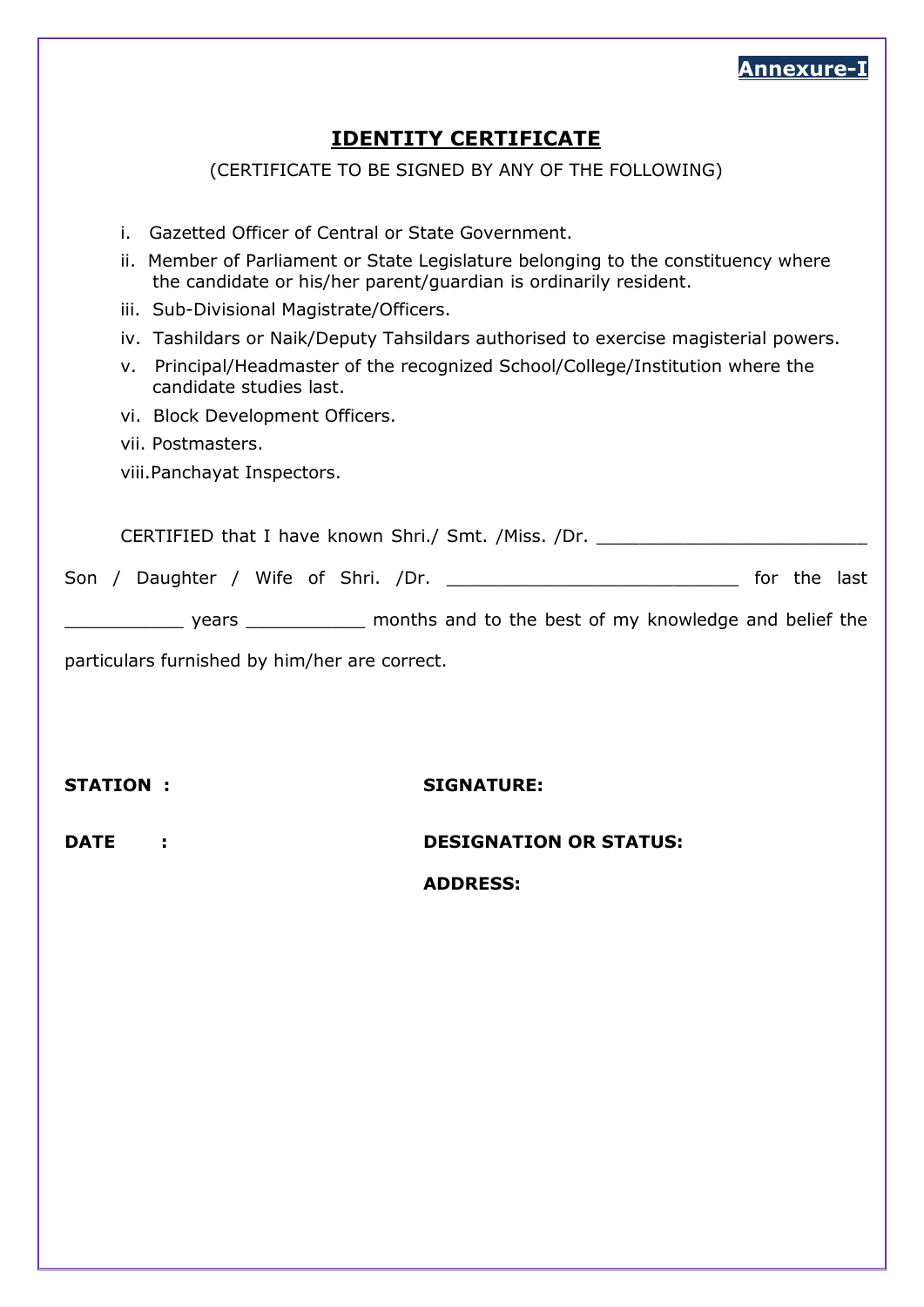#### **Annexure-II**

#### FORM OF CERTIFICATE TO BE PRODUCED BY OTHER BACKWARD CLASSES APPLYING FOR APPOINTMENT TO POST UNDER THE GOVERNMENT OF INDIA

This is to certify that Shri / Smt. / Kum\*. ………………….............……………………son / daughter of shri ………………………………………of village / town………………………in District ……………….. in ………………...............…...… state belongs to ………….community which is recognized as a backward class under :-**(1)** Resolution No.12011/68/93-BCC© dated 10th September 1993, published in the Gazette of India - Extraordinary - part 1, Section 1, No.186 dated 13th September 1993. **(2)** Resolution No.12011/9/94-BCC dated 19th October 1994, published in the Gazette of India - Extraordinary - part 1, Section 1, No.163, dated 20th October 1994. **(3)** Resolution No.12011/7/95-BCC, dated 24th May, 1995, published in Gazette of India - Extraordinary - part 1, Section 1, No.88, dated 25th May 1995. **(4)** Resolution No.12011/44/96-BCC, dated 6th December 1996, published in Gazette of India - Extraordinary - part 1, Section 1, No.210, dated 11th December 1996. **(5)** Resolution No.12011/68/93-BCC, published in Gazette of India - Extraordinary - No.129, dated the 8th July 1997. **(6)** Resolution No.12011/12/96-BCC, published in Gazette of India - Extraordinary - No.164, dated the 1st Sept 1997. **(7)** Resolution No.12011/99/94-BCC, published in Gazette of India - Extraordinary - No.236, dated the 11th Dec 1997. **(8)** Resolution No.12011/13/97-BCC, published in Gazette of India - Extraordinary - No.239, dated the 3rd Dec 1997. **(9)** Resolution No.12011/12/96-BCC, published in Gazette of India - Extraordinary - No.166, dated the 3rd Aug 1998. **(10)** Resolution No.12011/68/93-BCC, published in Gazette of India - Extraordinary - No.171, dated the 6th Aug 1998. **(11)** Resolution No.12011/68/98-BCC, published in Gazette of India - Extraordinary - No.241, dated the 27th Oct 1999. **(12)** Resolution No.12011/88/98-BCC, published in Gazette of India - Extraordinary - No.270, dated the 6th Dec 1999. **(13)** Resolution No.12011/36/99-BCC, published in Gazette of India - Extraordinary - No.71, dated the 4th April 2000. Shri/Smt./Kum\*.………………………………….and/or his/her family ordinarily reside(s) in the….……….…….District of the ………………….… State. This is also to certify that he/she does not

belong to the persons/ sections (Creamy Layer) mentioned in column 3 (of the Schedule to the Government of India, Department of Personnel & Training OM NO.36012/22/93 - Estt (SCT), dated 08.09.1993) and modified vide Government of India, Department of Personnel and training O.M No.36033/3/2004-Estt.(Res) dated 09.03.2004.

Place :....................... Signature\_\_\_\_\_\_\_\_\_\_\_\_\_\_\_\_\_\_\_\_\_\_\_\_\_\_\_\_

Dated : ..................... **District Magistrate/Dy. Commissioner etc.**

\*Strike out whichever is not applicable (With seal of office) **NB:** (a) The term 'ordinarily' used here will have the same meaning as in section 20 of the Representation of People's Act., 1950.

#### -------------------------------------------------------------------------------------------------------------------------------------------- **The Authorities competent to issue OBC caste certificates are indicated below:-**

**(i)** District Magistrate / Additional Magistrate / Collector / Deputy Commissioner /Additional Deputy Commissioner / Deputy Collector / 1st class Stipendiary Magistrate / Sub - Divisional Magistrate / Taluk Magistrate / Executive Magistrate / Extra Assistant Commissioner (not below the rank of 1st class Stipendiary Magistrate).

**(ii)** Chief Presidency Magistrate / Additional Chief Presidency Magistrate/ Presidency Magistrate.

**(iii)** Revenue Officer not below the rank of Tahasildar, and

**(iv)** Sub-Divisional Officer of the area where the Candidate and or his family resides.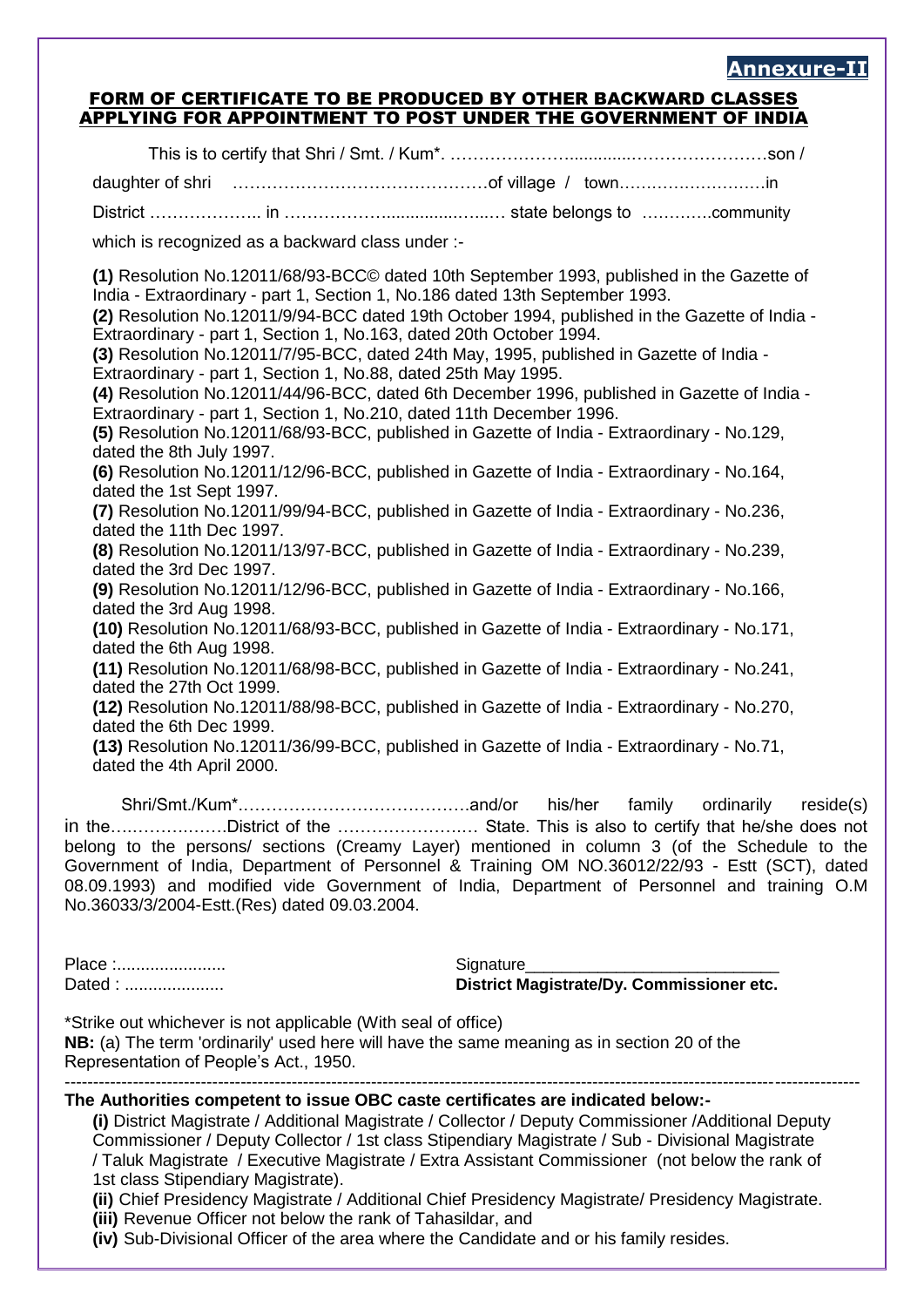## **DECLARATION TO BE SIGNED BY NON-CREAMY LAYER OBC CANDIDATES ONLY**

|           |  |  |                                                                                       | son/daughter Shri National Assembly and the source of the state of the state of the state of the state of the |  |  |
|-----------|--|--|---------------------------------------------------------------------------------------|---------------------------------------------------------------------------------------------------------------|--|--|
|           |  |  |                                                                                       |                                                                                                               |  |  |
|           |  |  | (certificate enclosed) hereby declare that I belong to                                |                                                                                                               |  |  |
|           |  |  | the the community which is recognized as a backward class by the                      |                                                                                                               |  |  |
|           |  |  | Govt. of India for the purpose of reservation in services as per orders contained in  |                                                                                                               |  |  |
|           |  |  | Department of Personnel and Training Office Memorandum No.36012/22/93-Estt(SCT) dated |                                                                                                               |  |  |
| 8.9.1993. |  |  |                                                                                       |                                                                                                               |  |  |

It is also declared that I do not belong to the persons/sections (creamy layer) mentioned in Column 3 of OM No. 36012/22/93-Estt(SCT) dated 08.09.1993 and modified vide Govt. of India, Department of Personnel and Training OM No.36033/3/2004-Estt(Res) dated 09.03.2004.

Place:

**(Signature of applicant)**

Date: *(in running handwriting)*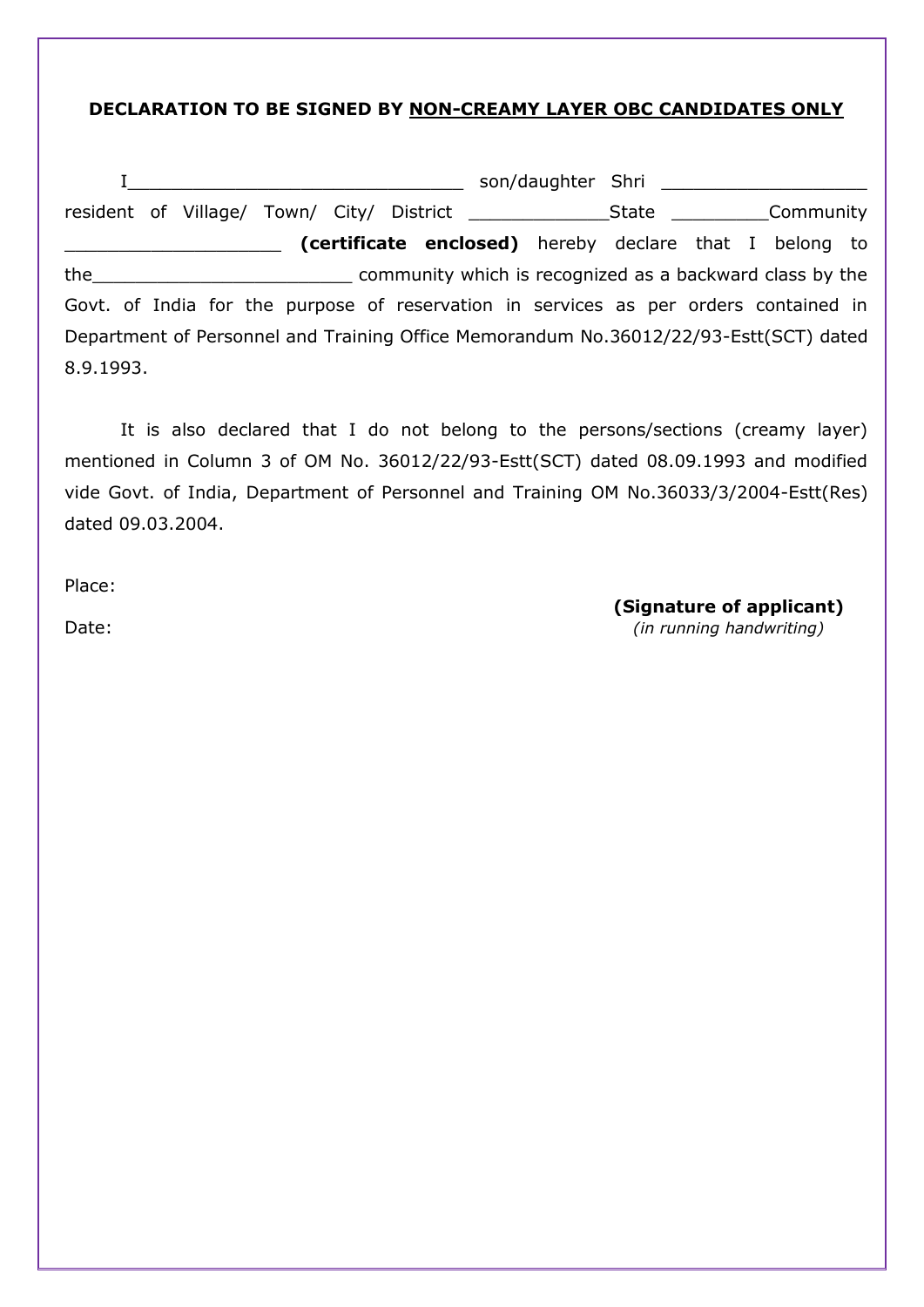# **Annexure-III**

#### **FORM OF SC/ST CERTIFICATE PRESCRIBED**

**Form of certificate as prescribed in M.H.A., O.M., No.42/21/49-N.G.S. dated the 28.1.1952, as revised in Dept. of Per. & A.R. letter No.36012/6/76-Est. (S.C.T.), dated the 29.10.1977, to be produced by candidate belonging to a Scheduled Caste or a Scheduled Tribe in support of his/her claim.** This is to certify that Shri./Smt./Kum.\*………………………… son/daughter\* of ………………………… of village/town\* …………………………. in district/Division\* of the State/Union Territory\*……………….. belongs to the …………………………… Caste/Tribe which is recognised as a Scheduled Caste/Scheduled Tribe\* under: The Constitution (Scheduled Caste) Order, 1950 The Constitution (Scheduled Tribe) Order, 1950 The Constitution (Scheduled Caste) (Union Territories) Order, 1951 The Constitution (Scheduled Tribe) (Union Territories) Order, 1951 (as amended by the Scheduled Caste and Scheduled Tribes Lists (Modification) Order, 1956, the Bombay Re-organization Act, 1960, the Punjab Re-organization Act, 1966, the State of Himachal Pradesh Act, 1970 the North Eastern Areas (Re-organization) Act, 1971 and the Scheduled Castes and Scheduled Tribes Orders (Amendment) Act, 1976). The Constitution (Jammu and Kashmir) Scheduled Caste Order, 1956. The Constitution (Andaman and Nicobar Islands) Scheduled Tribes Order, 1959. The Constitution (Dadra and Nagar Haveli) Scheduled Caste Order, 1962. The Constitution (Dadra and Nagar Haveli) Scheduled Tribes Order, 1962. The Constitution (Puducherry) Scheduled Caste Order, 1964. The Constitution (Uttar Pradesh) (Scheduled Tribes) Order, 1967. The Constitution (Goa, Daman & Diu) Scheduled Caste order, 1968. The Constitution (Goa, Daman & Diu) Scheduled Tribes Order, 1968. The Constitution (Nagaland) Scheduled Tribes Order, 1970. The Constitution (Sikkim) Scheduled Caste Order, 1978. The Constitution (Sikkim) Scheduled Tribes Order, 1978. The Constitution (Puducherry) Scheduled Tribes Order,2016 1. Applicable in the case of Scheduled Caste/Schedule Tribe persons who have migrated from one State/Union Territory Administration: This certificate is issued on the basis of the Scheduled Caste/Scheduled Tribe certificate issued to Shri/Smt\*……………………………… father/mother of Shri/Smt/Kum\*………………..……….. of village/town\* in District/Division\* …………………..………. of the State/Union Territory\* ……………………….. who belongs to the caste/tribe which is recognised as a Scheduled Caste/Scheduled Tribe\* in the State/Union Territory\* ……………………….. issued by the (name of prescribed authority) vide their No……………..……. date …………………... Shri\*/Smt\*/Kum\*…………….………….. and/or his/her\* family ordinary reside(s) in village/ town\*…………………. of the State/Union Territory of …………………….

Signature …………………… Place ……………………….. \*\*Designation ………..........…… Date ………………………. (With seal of Office) State/Union Territory

\* Please delete the words which are not applicable.

Please quote specific Presidential Order. Delete the paragraph which is not applicable. Should be signed by the Authorities empowered to issue Scheduled Caste/Scheduled Tribe certificates as specified above.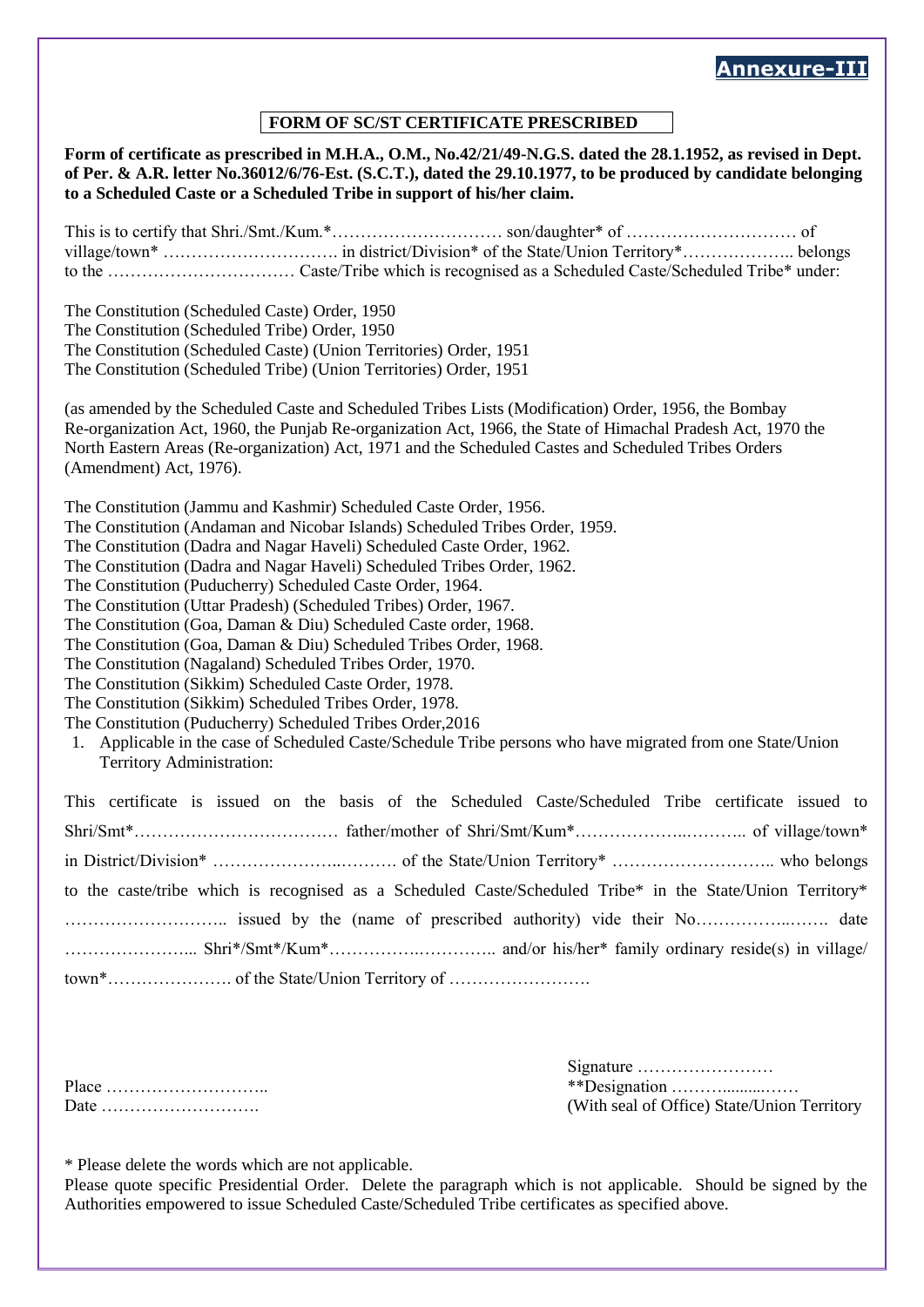|                                                                                                                                                                                     |                                                                                                                                                                                                                                                                                                                                                                                                                                                                                                                                                                                                                                | Annexure-  |  |
|-------------------------------------------------------------------------------------------------------------------------------------------------------------------------------------|--------------------------------------------------------------------------------------------------------------------------------------------------------------------------------------------------------------------------------------------------------------------------------------------------------------------------------------------------------------------------------------------------------------------------------------------------------------------------------------------------------------------------------------------------------------------------------------------------------------------------------|------------|--|
| Government of<br>(Name & Address of the authority issuing the certificate)<br><b>INCOME &amp; ASSEST CERTIFICATE TO BE PRODUCED BY</b><br><b>ECONOMICALLY WEAKER SECTIONS</b>       |                                                                                                                                                                                                                                                                                                                                                                                                                                                                                                                                                                                                                                |            |  |
|                                                                                                                                                                                     |                                                                                                                                                                                                                                                                                                                                                                                                                                                                                                                                                                                                                                |            |  |
|                                                                                                                                                                                     | <b>VALID FOR THE YEAR</b>                                                                                                                                                                                                                                                                                                                                                                                                                                                                                                                                                                                                      |            |  |
| wife<br>any of the following assets ***<br>I., 1980.<br>II.<br>III.<br>IV.<br>municipalities.                                                                                       | This is to certify that Shri/Smt./Kumari _______________________________son/daughter/<br>Code _____________Whose photograph is attested below belongs to Economically Weaker<br>Sections, since the gross annual income* of his/her "family"** is below Rs. 8 Lakh (Rupees<br>Eight Lakh only) for the financial year ___________ His/ her family does not own or possess<br>5 acres of agricultural land and above;<br>Residential flat of 1000 sq. ft. and above;<br>Residential plot of 100 sq. Yards and above in notified municipalities;<br>Residential plot of 200 sq. Yards and above in areas other than the notified | Pin<br>the |  |
| and Other Backward Classes (Central List).<br>Recent Passport size attested photograph of the applicant<br>Recent<br>Passport size<br>attested<br>photograph<br>of the<br>applicant | caste which is not recognized as a Scheduled Caste, Scheduled Tribe<br>Designation Designation                                                                                                                                                                                                                                                                                                                                                                                                                                                                                                                                 |            |  |
|                                                                                                                                                                                     | * Note 1: Income covered all sources i.e. salary, agriculture, business, profession etc.<br>**Note 2: The term "Family" for this purpose include the person, who seeks benefit of<br>reservation, his/ her parents and siblings below the age of 18 years as also his/her spouse                                                                                                                                                                                                                                                                                                                                               |            |  |

 $reservation,$  his/ her parents and sibilings below the age of 18 years. and children below the age of 18 years.

\*\*\*Note 3: The property held by a "Family" in different locations or different places/cities have been clubbed while applying the land or property holding test to determine EWS status.